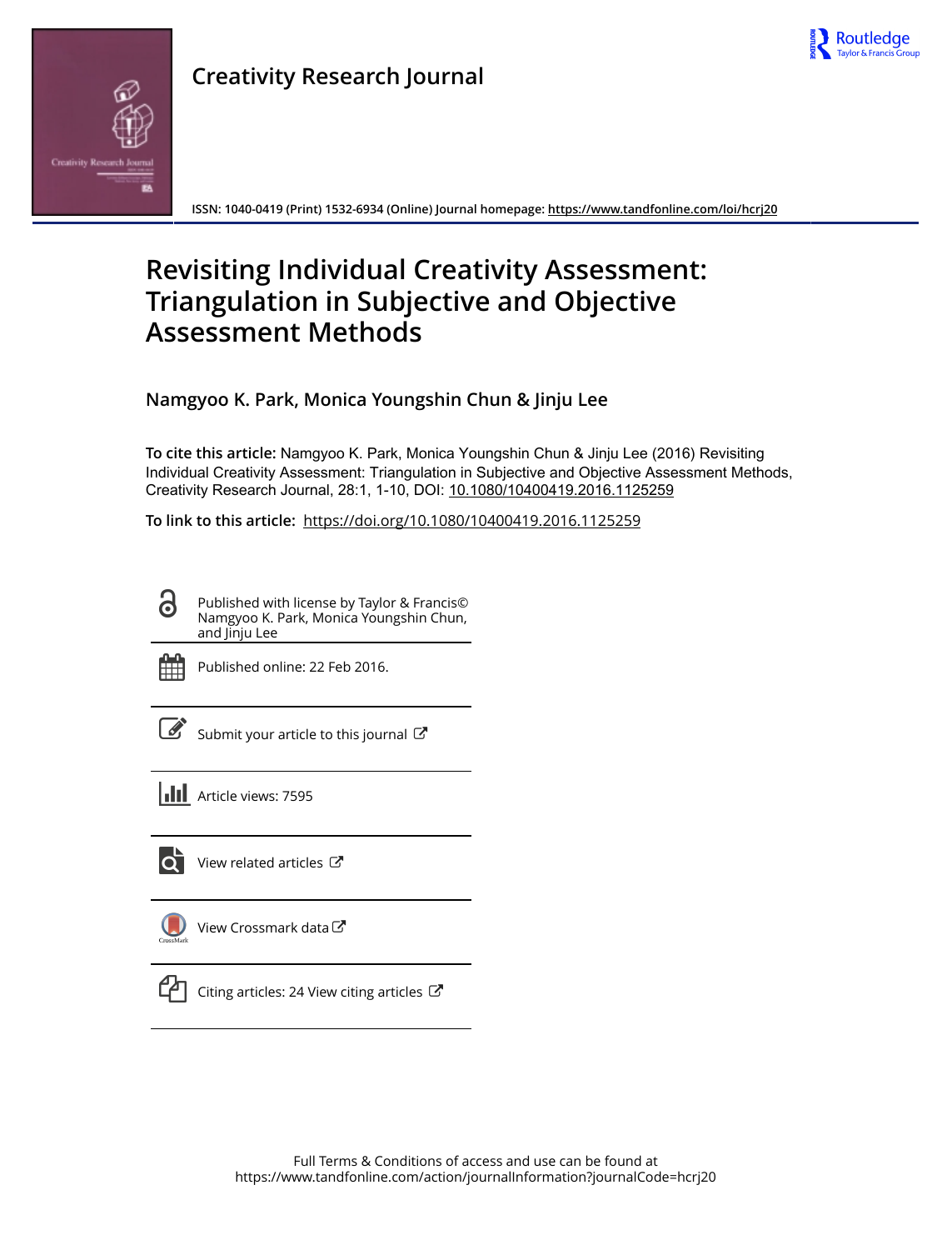## Revisiting Individual Creativity Assessment: Triangulation in Subjective and Objective Assessment Methods

Namgyoo K. Park, Monica Youngshin Chun, and Jinju Lee

Graduate School of Business, Seoul National University, Seoul, South Korea

Compared to the significant development of creativity studies, individual creativity research has not reached a meaningful consensus regarding the most valid and reliable method for assessing individual creativity. This study revisited 2 of the most popular methods for assessing individual creativity: subjective and objective methods. This study analyzed 1,500 individuals to investigate whether the methods for assessing individual creativity affect the measurement outcomes of individual creativity. Findings indicated that subjective assessments have a smaller variance a higher mean and a moderate but significant correlation with objective assessment methods. Such differences can be motivated by social desirability, consistency motif, illusory superiority, and leniency biases. Based on these findings, this study highlighted the need to acknowledge how subjective and objective assessment methods may affect individual creativity assessment outcomes.

The assessment of creativity is one of the central topics in individual creativity research (e.g., Kaufman, Plucker, & Baer, [2008](#page-9-0); Puccio & Murdock, [1999\)](#page-10-0). The growth of creativity studies led to the development of many methods for assessing creativity, which explored diverse aspects of individual creativity from personal to various contextual factors. Despite significant progress over the last few decades, there still exists an ongoing debate on the reliability and validity of creativity assessment methods (e.g., Cropley, [2000](#page-8-0); Hocevar, [1981](#page-9-0); Runco, [1986;](#page-10-0) Wallach & Kogan, [1965\)](#page-10-0). As Plucker and Makel ([2010](#page-10-0)) acknowledged, creativity assessment is among the topics that incite the most discourse in creativity studies.

Individual creativity assessment methods are often classified as subjective and objective, depending on their characteristics

Color versions of one or more of the figures in the article can be found online at[www.tandfonline.com/HCRJ](http://www.tandfonline.com/HCRJ).

and measurement tools. Many previous studies on individual creativity used either subjective or objective methods interchangeably without clearly distinguishing the possible differences in measurement outcomes. Although both subjective and objective methods have their own upsides respectively, previous studies suggested that the special attention to measurement and methodological issues is still important for advancing research in theoretical relationships between constructs (Venkatraman & Grant, [1986;](#page-10-0) Venkatraman, [1989\)](#page-10-0). Specifically, they suggested developing a method that simultaneously integrates the merits of objective and subjective methods. Regarding subjective assessment, they advised combining objective methods to correct for possible bias and derive a clearer picture of individual creativity (Madjar, Oldham, & Pratt, [2002;](#page-9-0) Shin, Kim, Lee, & Bian, [2012](#page-10-0)). Regarding objective assessment, they argued that it may fall short of fully capturing the dynamic interplay of the various factors of creativity (Elsbach & Kramer, [2003\)](#page-9-0). They further criticized the fact that most standardized tests do not pay sufficient attention to important dimensions such as out-of-thebox thinking, originality, and flair (Elsbach & Kramer, [2003](#page-9-0); Reich, [2001\)](#page-10-0). The complex and multidimensional characteristic of creativity requires a more comprehensive approach in assessing creativity (Cropley, [2000](#page-8-0); Feldhusen & Goh, 1995; Plucker & Makel, [2010\)](#page-10-0).

Therefore, this study aimed to investigate how different assessment methods affect measurement outcomes of

<sup>©</sup> Namgyoo K. Park, Monica Youngshin Chun, and Jinju Lee.

This is an Open Access article distributed under the terms of the Creative Commons Attribution-NonCommercial-NoDerivatives License [\(http://creativecommons.org/licenses/by-nc-nd/4.0/\)](http://creativecommons.org/licenses/by-nc-nd/4.0/), which permits noncommercial re-use, distribution, and reproduction in any medium, provided the original work is properly cited, and is not altered, transformed, or built upon in any way.

Address correspondence to Namgyoo K. Park, College of Business Administration, Seoul National University, Room 308, Building 58, 1 Gwank-ro, Gwanak-gu, Seoul 151-742, South Korea. E-mail: npark@snu.ac.kr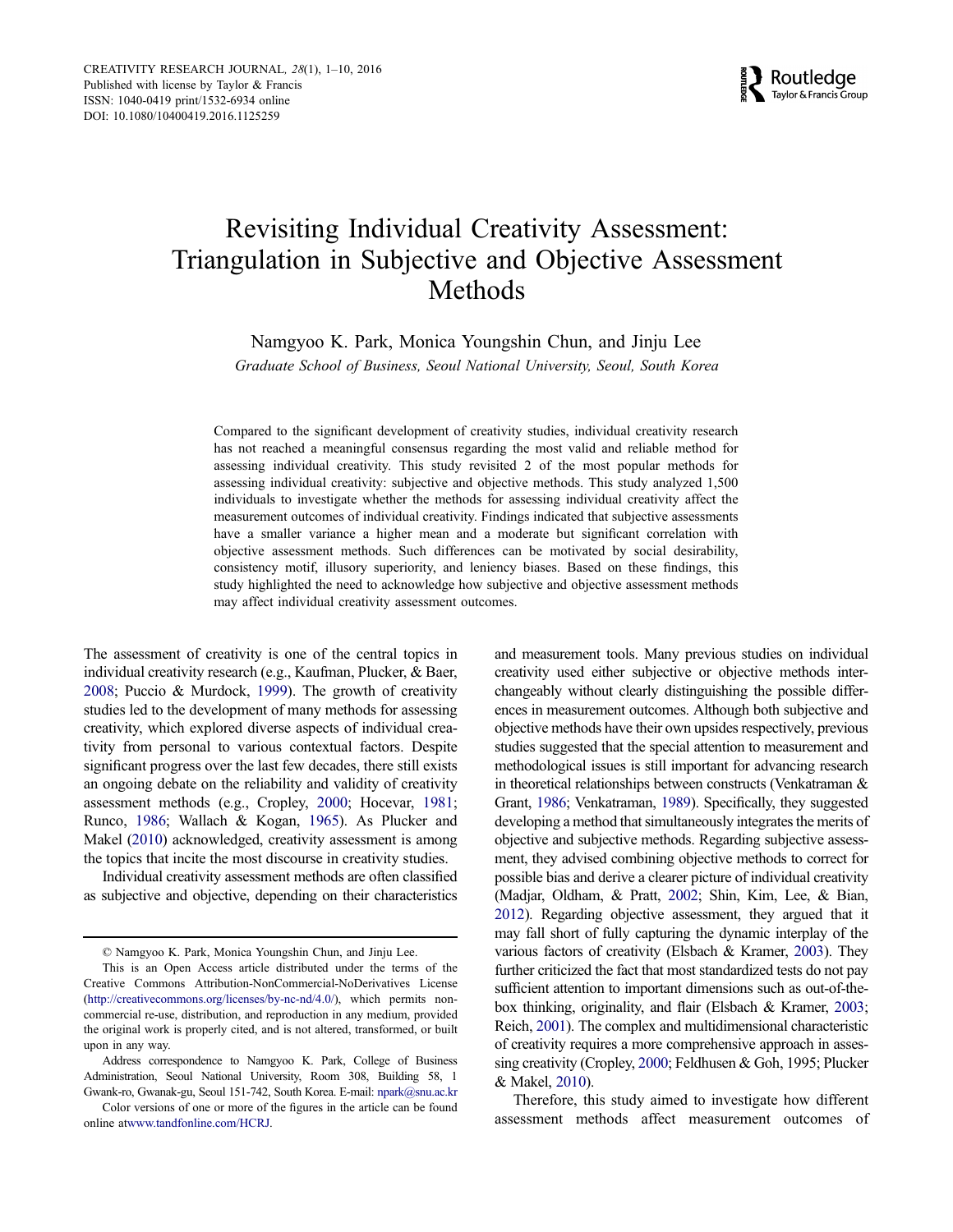individual creativity. Specifically, it examined whether subjective and objective assessment methods may lead to the same measurement outcomes or not. If not, it further explored how these two are different. To test the research questions, a total of 1,500 individual data in South Korea was collected. Both subjective and objective assessment methods were used to assess each individual's creativity. Findings indicated that that subjective and objective methods showed significant differences in their assessment results. Specifically, the subjective assessment method showed a higher mean and smaller variance than the objective method. This study also found that the correlation between the two assessment methods was significant, but not as high as expected. Moderate correlations between subjective and objective assessment could possibly weaken the robustness of research conclusions. Overall, this study showed that the quality of assessment methods used for empirical research may play a crucial role in linking theory to empirical tests.

## TRIANGULATION OF SUBJECTIVE AND OBJECTIVE ASSESSMENT METHODS FOR INDIVIDUAL CREATIVITY

The attempts to develop better assessment methods took many forms, such as improving perceived weaknesses of existing measures or encompassing new dimensions believed to affect creativity (e.g., Plucker & Makel, [2010;](#page-10-0) Plucker & Runco, [1998;](#page-10-0) Schoenfeldt & Jansen, [1997](#page-10-0)). Previous studies continuously acknowledged the need for methodological triangulation (e.g., Madjar et al., [2002;](#page-9-0) Perry-Smith, [2006;](#page-10-0) Runco, [1986](#page-10-0); Shalley, Gilson, & Blum, [2000\)](#page-10-0). Triangulation refers to the combination of multiple methodologies in the study of the same phenomenon for the purpose of better research design (Denzin, [1970;](#page-9-0) Mathison, [1988](#page-9-0)). A possible triangulation approach for individual creativity assessment may concern dealing with the characteristics of assessment methods, specifically subjective or objective assessment methods. A well-taken distinction criteria between objective and subjective creativity assessment methods concerns how creativity is measured and by whom it is measured. It is also possible that the distinction between objective and subjective assessment is two opposite ends of a continuum, rather than two completely distinct methods. Thus, in this study, objective and subjective methods refer to a method that has more or less subjective/objective qualities than other methods. Subjective assessment methods are more qualitative and involve analyzing data from direct fieldwork observations, surveys, interviews and written documents. On the other hand, objective methods involve more quantitative analyses that concern systematic empirical investigations through statistical, mathematical or numerical approaches (Patton, [1990](#page-9-0)). Developing objective creativity assessment methods often requires significant investment of resources, such as the long process of designing assessment structures,

developing grading systems, training research administrators and sometimes developing computer algorithms. To review the upsides and downsides of each method, this study first selected the three most representative and well-taken assessment methods that have typically either subjective or objective characteristics. Then, each assessment method was individually examined in greater depth and discussion about key issues was followed.

## Self-Report

Previous studies argued that individuals are most likely to be aware of subtle tasks and the occurrence and frequencies of certain creative behaviors (Janssen, [2000](#page-9-0); Ng & Feldman, [2012](#page-9-0)). The self-reporting method directly asks the subjects to self-judge their own creativity-related abilities, perceptions or creative performance. Self-reports usually rely on relatively simple questionnaire-type methods that are fairly easy to administer. As Janssen [\(2000\)](#page-9-0) argued, some aspects of the creative person, such as perceptions, beliefs, self-concepts, and past behaviors may not be known to peers or supervisors unless one simultaneously engages in impression management. Thus, self-reports are sometimes the only available and reliable assessment method for assessing certain aspects of creativity (Amabile, [1996;](#page-8-0) Kaufman & Baer, [2004](#page-9-0)). Well-regarded assessment methods using self-reports include Gough's ([1979\)](#page-9-0) Creative Personality Scale (CPS), Amabile's ([1996\)](#page-8-0) KEYS (Assessing the Climate for Creativity) and Hocevar's ([1979\)](#page-9-0) and Kirschenbaum's [\(1989](#page-9-0)) Creative Behavior Inventory (CBI).

On the subjective/objective assessment scale, self-reports are closest to being the most subjective of methods as they rely solely on subjective judgments of oneself. Numerous studies showed significant correlation between self-reports and other measures of creativity, such as divergent thinking (Barron, [1955](#page-8-0); Batey & Furnham, [2006](#page-8-0); Carson, Peterson, & Higgins, [2005](#page-8-0); Gough, [1979](#page-9-0)). For example, Axtell et al. [\(2000](#page-8-0)) found that the correlation between the creativity indexes measured by self-reports and supervisor evaluations was significant and as high as 0.62. However, the self-report method has not been able to avoid criticisms, such as providing at best 'soft data' and being prone to misinterpretation (Podsakoff & Organ, [1986\)](#page-10-0). Some studies suggested that self-reports are subject to dangers of bias due to social desirability and consistency motif (Podsakoff, MacKenzie, Lee, & Podsakoff, [2003\)](#page-10-0).

#### Supervisor Evaluation

Previous studies recognized that supervisors are in good position to recognize creativity in certain domains. Domain specificity, an important reason for using supervisor evaluation, recognizes that supervisors are among those most familiar with the domain and possess the expertise to judge (Hocevar, [1981\)](#page-9-0). Supervisor evaluation has often been used as a common assessment tool for field studies at organizational settings (George & Zhou, [2002;](#page-9-0) Oldham &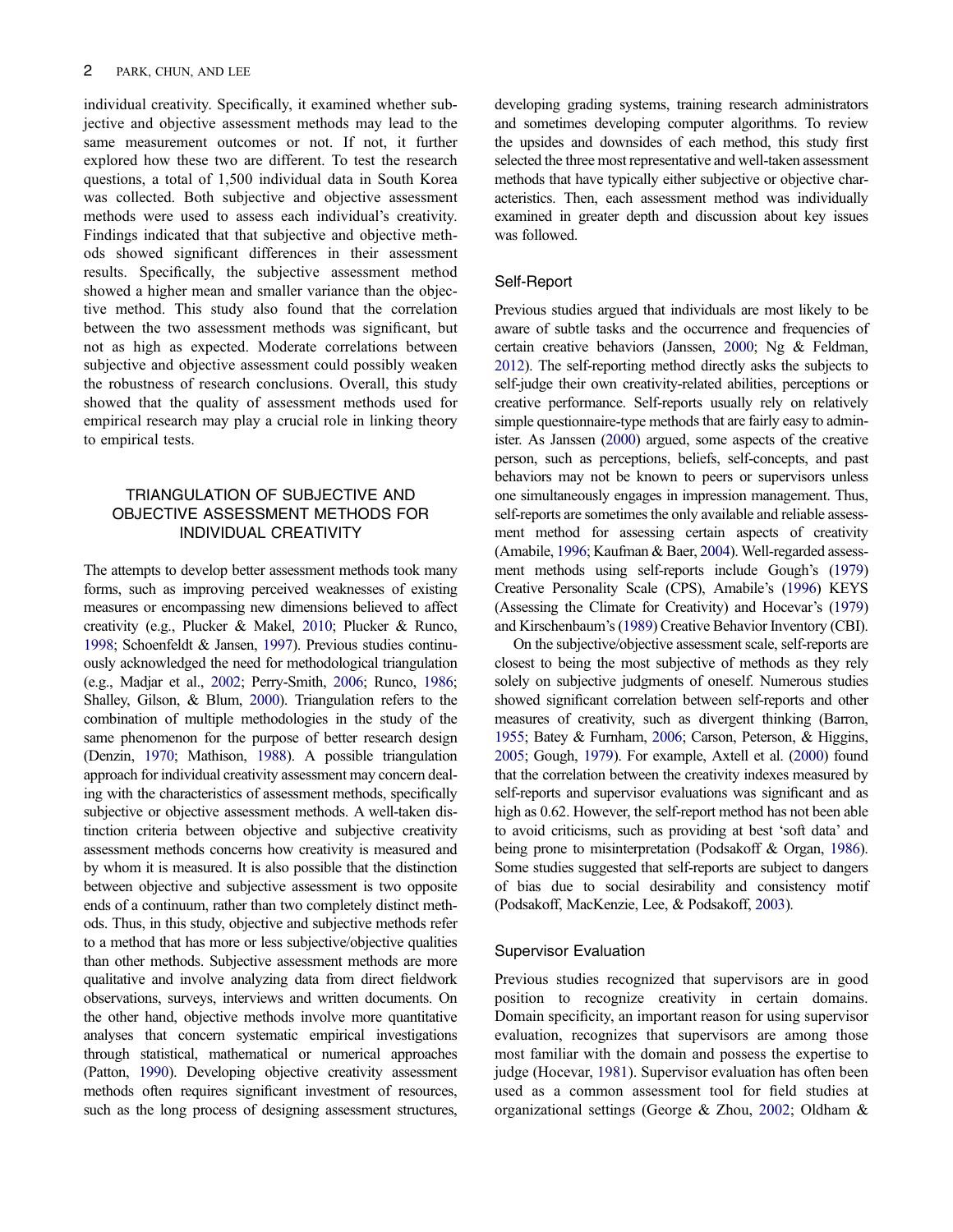Cummings, [1996;](#page-9-0) Scott & Bruce, [1994\)](#page-10-0). For example, Oldham and Cummings ([1996\)](#page-9-0) developed a 3-item to assess creative performance and asked questions such as "How original and practical it this person's work?" (p. 634) on a 7-point Likert-type scale. Similarly, Zhou and George [\(2001\)](#page-10-0) developed a 13-item scale, and asked questions such as "Is this person a good source of creative ideas?" or "Does this person come up with creative solutions to problems?" (p. 696) Zhou and Shalley ([2003\)](#page-10-0) noted that although these tests share many similarities, they are at the same time different, emphasizing different aspects such as innovation, creative outcomes, creative processes, and so forth.

On the subjective/objective assessment scale, while more objective than self-reports, supervisor evaluation still has subjective qualities, as it relies on supervisors' subjective evaluations. Supervisor evaluations are also relatively simple and easy to administer. Moreover, the quantitative nature of supervisor evaluations allows for broad evaluation of the employee's creativity due to domain specific knowledge of the supervisor, providing rich and comprehensive descriptions (Zhou & Shalley, [2003](#page-10-0)). Supervisors' ratings have been found to significantly correlate with archival measures (Scott & Bruce, [1994\)](#page-10-0). However, supervisor evaluation is not free from potential bias, such as demographic characteristics, supervisory liking, halo effects, systematic bias and social desirability (Gilson, Mathieu, Shalley, & Ruddy, [2005;](#page-9-0) Landy & Farr, [1980](#page-9-0); Madjar et al., [2002\)](#page-9-0). Some researchers criticized this method on the grounds that supervisors are not best suited to rate complex creative processes or attributes which is comparatively less obvious than objective performance that is often more obvious and visible (Janssen, [2000](#page-9-0); Organ & Konovsky, [1989\)](#page-9-0).

## EXPERT EVALUATION

Experts refers to those who have specialized knowledge in a certain domain and at the same time do not have a supervisor–employee relationship with the examinee. For example, experts may include panels of experts in the relevant domain, such as judges or reviewers and professionals with advanced degrees (Amabile [1983,](#page-8-0) [1996](#page-8-0); MacKinnon, [1962\)](#page-9-0). Creative outputs such as patent disclosures, awards, or research papers all involve evaluations of various experts (Amabile, [1996](#page-8-0); Oldham & Cummings, [1996](#page-9-0); Scott & Bruce, [1994](#page-10-0); Tierney, Farmer, & Graen, [1999\)](#page-10-0). Experts can also include trained experts who grade standardized creativity tests such as the Torrance Test of Creative Thinking (TTCT Torrance, [1974\)](#page-10-0). These experts follow strict standardized guidelines to ensure objective assessment of creativity.

On the subjective/objective scale, expert evaluation is the most objective out of the three. Expert evaluation usually relies on quantitative indexes, such as the number of patents or scores of a divergent thinking test, which can ensure greater objectivity, allows easier comparison across different examinees, and be a solution to the bias problems of more subjective assessment methods (e.g., Madjar et al., [2002](#page-9-0); Perry-Smith, [2006](#page-10-0); Zhou & Shalley, [2003\)](#page-10-0). In particular, standardized tests are recognized as one of the most adept in assessing the cognitive processes of creativity (e.g., Guilford, [1965](#page-9-0); Plucker & Runco, [1998](#page-10-0)). Divergent thinking frequently assessed through standardized tests is one of the single most extensively studied topics in creativity studies (Runco, [2010](#page-10-0)). However, expert evaluations have not been able to avoid several critical weaknesses. First, scholars raised questions about the definition of experts: "Who can rightfully be considered experts of the domain?" (Kaufman & Baer, [2012,](#page-9-0) pg. 84). Moreover, some objective creativity indicators such as patents and awards may only be relevant indicators for limited areas and industries (Zhou & Shalley, [2003\)](#page-10-0). In spite of considerable evidence of interrater reliability, some studies argued that high interrater reliability alone is not a sufficient condition to ensure assessment validity (Kaufman & Baer, [2012\)](#page-9-0).

Despite different approaches for assessing creativity, current creativity studies do not seem to apply a clear-cut distinction between subjective and objective assessment of creativity, using the two different methods rather interchangeably. This study questioned this assumption of interchangeability and developed hypotheses addressing the reasons why subjective or objective assessment methods could generate different outcomes. When assessing individual creativity, subjective assessment methods may be inherently exposed to at least two critical biases, social desirability and consistency motif (also referred to as cog-nitive consistency) (Podsakoff & Organ, [1986](#page-10-0)). Social desirability bias refers to the measurement error attributed to the individual tendencies in over-reporting socially desirable personal characteristics and under-reporting socially undesirable characteristics (Arnold & Feldman, [1981](#page-8-0); Taylor, [1961;](#page-10-0) Thomas & Kilmann, [1975](#page-10-0)). This bias often prompts responses that represent the person in a more socially favorable light. For example, in a study on selfconfidence and creativity, Goldsmith and Matherly ([1988\)](#page-9-0) found possibility of systematic bias in creativity and selfconfidence scales among male students. They explained that, compared to women, men were inclined to represent themselves in what they thought was a socially desirable, masculine manner. Consistency motif describes the tendency to maintain consistency between cognition and attitudes (Heider, [1958;](#page-9-0) Osgood & Tannenbaum, [1955](#page-9-0)). Respondents participating in evaluations often have the desire to make themselves appear consistent and rational. They tend to search for similarities between questions asked and try to produce relationships that would otherwise not exist in real-life contexts (Podsakoff et al., [2003](#page-10-0)). Coupled with social desirability, respondents may prefer to maintain a consistent line in a series of answers that they think are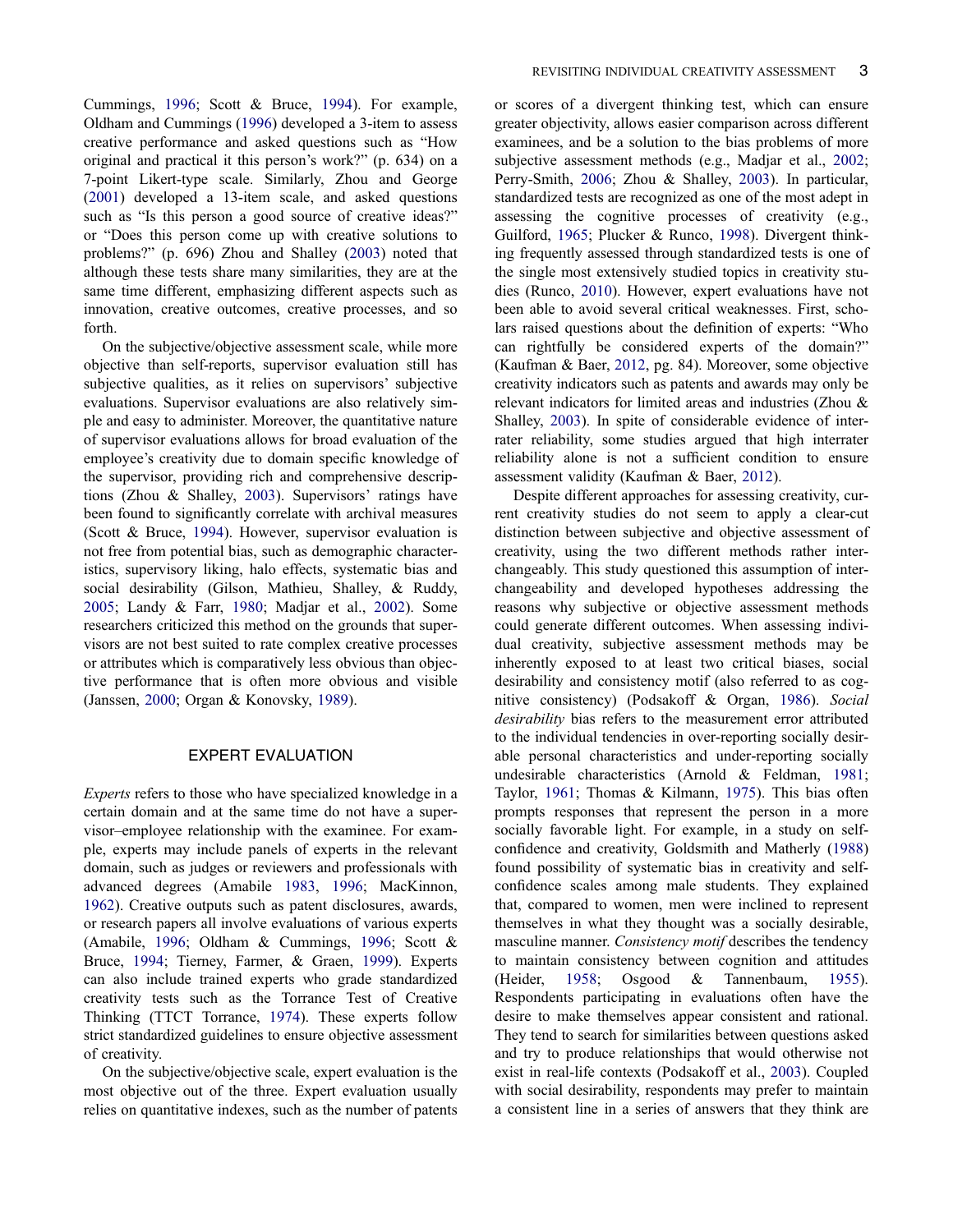socially favorable. This will become more prominent when they believe that socially mediated rewards (or punishments) are significant (Fisher, [1993\)](#page-9-0).

Hence, due to these tendencies, compared to objective assessment outcomes, subjective assessment outcomes of individual creativity will likely have a frequency distribution that has a higher frequency of values near the mean, concentrated within a certain 'preferred' range of scores. Thus:

Hypothesis 1: The variance of subjective assessment measures on individual creativity will be smaller than the variance of objective assessment measures on individual creativity.

Compared to objective assessment methods, the respondents to subjective assessment methods may have the tendency to overestimate themselves due to biases of illusory superiority and leniency. The concept of *illusory superiority*, also identified as a sense of relative superiority (Headey & Wearing, [1988\)](#page-9-0) or the above average effect (Dunning, Meyerowitz, & Holzberg, [1989\)](#page-9-0), describes the tendency to treat all members of a group, or to describe oneself as above average (Brown, [1986](#page-8-0)). Leniency bias refers to the tendency of evaluators rating themselves as higher than they should (Guilford, [1954\)](#page-9-0). Leniency bias may be a more serious problem for certain raters, such as those who have the tendency to give overall higher marks as compared to other judges or those that give higher marks to certain examinees, such as those with whom they are ego involved. For example, in the case of peer and supervisor evaluations, Moneta, Amabile, Schatzel, and Kramer [\(2010](#page-9-0)) found that evaluators with a high degree of agreeableness tended to generally rate examinees as more creative than other evaluators. In addition, the aforementioned social desirability could also prompt respondents to conform to certain social expectations, such as giving higher scores for more socially desired items. Compared to objective assessments, subjective assessment methods are more prone to bias, because most evaluations are administered in a social context where examinees may be concerned about their self-evaluation results. Likewise, evaluators may also be concerned about the possibility that their personal relationships might interfere with their evaluation results. In comparison to objective assessments, the three tendencies mentioned previously may lead evaluators to give higher ratings, resulting to an upwardly biased evaluation. Thus:

## Hypothesis 2: The mean of subjective assessment measures of individual creativity will be higher than the mean of objective assessment measures of individual creativity.

As predicted, if both the mean and variance of subjective and objective assessments are significantly different, a critical question is whether subjective and objective assessment methods effectively measure the same construct. To ensure triangulation between subjective and objective assessment methods, it is necessary to make sure that there exists convergent validity or strong correlation, showing agreement between two different methods in measuring a single construct (Campbell & Fiske, [1959](#page-8-0)). If multiple and independent assessment methods do not reach the same conclusions, it is evidence of weak convergent validity (Jick, [1979](#page-9-0)). Very weak convergent validity could possibly threaten the entire validity of research results (Campbell & Fiske, [1959\)](#page-8-0). Thus, checking for convergent validity is an important step to determining the usefulness and effectiveness of different measurement methods in the research design process (Amabile, Conti, Coon, Lazenby, & Herron, [1996;](#page-8-0) Hocevar, [1981\)](#page-9-0).

Whether subjective and objective assessments of individual creativity reach the same conclusions has been an on-going debate. For example, there exists evidence of significant correlations between various subjective assessment methods and between subjective and objective methods (Janssen, [2000](#page-9-0); Scott & Bruce, [1994](#page-10-0)). Others however, found significant differences between several assessment methods on individual creativity. For example, Oldham and Cummings ([1996](#page-9-0)) found that subjective assessments, such as supervisor ratings, were more closely aligned with objective measures, such as number of patents, but not with measures of creative process. Furthermore, Moneta et al. [\(2010](#page-9-0)) found that there was a significant discrepancy even within subjective assessment methods. They showed that peer, supervisor, and self-evaluations overlap to only to some extent, and each method simultaneously addressed different sets of cues of creative performance. These confounding results of previous studies clearly suggest that it is still an important empirical question to investigate the convergent validity issue between subjective and objective assessments of individual creativity. Thus:

Hypothesis 3: There will be a significant positive correlation between objective and subjective assessment measures of individual creativity.

## METHOD

#### **Participants**

The participants in this study were 1,500 Koreans who voluntarily took part in this research while they were taking classes on creativity and innovation. Demographic information (age, gender, education level, and current occupation) was collected prior to the test. The ages of the participants ranged from 16 to 58 ( $M = 34.9$ ,  $SD = 12.7$ ), they were either students (middle school, high school, university and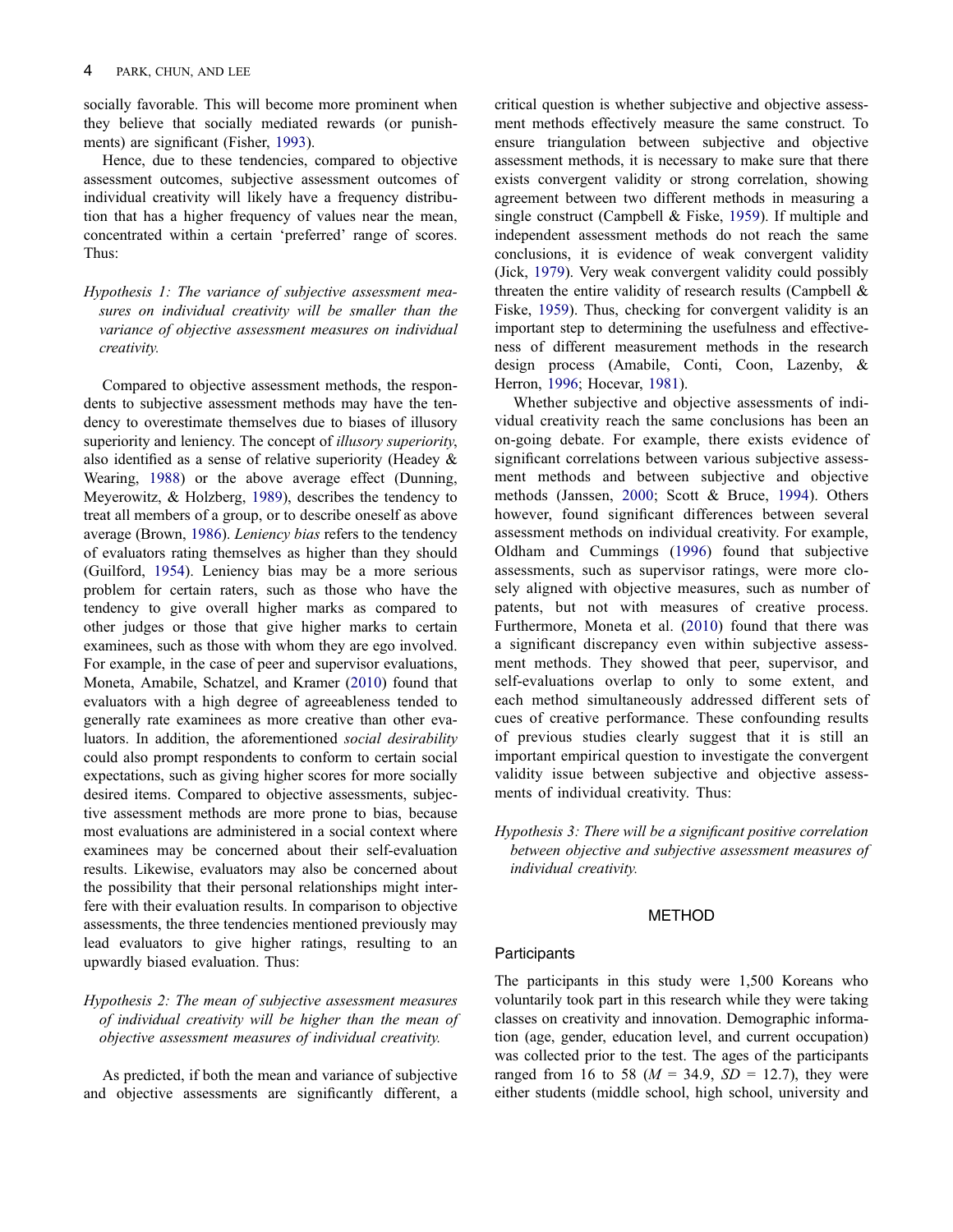graduate) or MBA students who had previous work experience in various industries such as finance, automobile, electronics, construction, pharmaceutical and public service. There were 1,333 men (88%) and 167 women (12%) in the sample. All participants gave informed consents prior to their participation and were debriefed regarding the purpose of the study.

## Procedure and Materials for Individual Creativity Assessment

The test was administered in 2-hr group testing sessions over a total period of 8 years. Different test sets were developed for this study, one for subjective and another for objective creativity assessment. The subjective assessment score was measured through self-ratings by participants. Self-ratings followed and reintegrated previous subjective measurements (e.g., Gough's CPS, [1979;](#page-9-0) Oldham & Cummings, [1996](#page-9-0); Tierney et al., [1999](#page-10-0); Zhou & George, [2001](#page-10-0)), which mainly asked participants to self-rate their creative interests, attitudes, and self-perceptions of their own creative ability using a 7 point Likert-type scale ranging from  $1 =$  strongly disagree to  $7 = strongly agree.$  Some samples of frequently used subjective indicators include, "Suggests new ways to achieve goals or objectives." "Not afraid to take risks" (Zhou & George, [2001](#page-10-0), p. 696) and "Tries new ideas or methods first" (Tierney et al., [1999](#page-10-0), p. 620). Questions developed for this section are quite similar to the aforementioned subjective assessment measures of creativity. It consisted of 45 items and participants were given 10 min. These questions were designed to evaluate dimensions of self-assessed creativity such as boldness, motivation, persistence, acceptability, and curiosity. The subjective assessment score for each participant was calculated as a single index that ranged from 0 to 100.

Objective assessment followed previous studies that focus on examining creative cognitive skills (Guilford, [1967a,](#page-9-0) [1967b;](#page-9-0) Torrance, [1962,](#page-10-0) [1974\)](#page-10-0). It was designed to measure creative thinking abilities, more specifically divergent and convergent thinking abilities. Previous studies suggested that divergent thinking is a good predictor of creative potential and achievement (e.g., Basadur, Graen, & Scandura, [1986](#page-8-0); Guilford, [1967a;](#page-9-0) Torrance, [1962](#page-10-0); Woodman, Sawyer, & Griffin, [1993\)](#page-10-0). Divergent thinking requires the ability to make unique combinations of ideas, make remote associations, and transform ideas into unusual forms (Cropley, [2006;](#page-9-0) Mednick, [1962](#page-9-0); Wallach & Kogan, [1965](#page-10-0)). To objectively assess divergent thinking ability, participants in this study were given 30 shortessay questions to complete within 50 min, with an average time of 100 sec for each question. Participants were asked to produce multiple or alternative answers from given information or situations that were described in verbal or figural form.

Previous research also highlights convergent thinking ability as a critical determinant of individual creativity (Cropley & Cropley, [2012;](#page-9-0) Cropley, [2006;](#page-9-0) Runco, [2004](#page-10-0)). Convergent thinking is the thinking process that involves logical search and information processing to derive a single best answer to a predefined question. Although divergent thinking alone would often just lead to wild ideas that might be creative but unrealistic, convergent thinking is important in making sure that ideas are useful and relevant (Runco & Acar, [2012](#page-10-0)). Lonergan, Scott, and Mumford [\(2004\)](#page-9-0) also suggested a two-step process that combines novel idea generation (divergent thinking) and simultaneous exploration of its effectiveness (convergent thinking). Following the previous arguments, divergent and convergent thinking ability scores were given equal weight to calculate the objective assessment score. Convergent thinking ability was assessed through 15 multichoice items completed within 30 min with an average time of 120 sec per question. Participants were mainly asked to solve questions with a single answer. This required qualities such as speed, accuracy, and logic. Overall, the objective creativity score consisted of the sum of divergent and convergent thinking scores. Objective assessment questions in this study were designed to evaluate several subcomponents of creative thinking ability, such as novelty, synthesis, elaboration, complexity, redefinition, fluency, and flexibility. It was calculated as a single index that ranged from 0 to 100.

## Coding and Scoring

Various types of questions, such as short essays, multiple choice, and open-end questions, were used to assess individual creativity. Relying on the coding manual developed by the authors, two research assistants coded all answers from participants for the analysis. Cronbach  $\alpha$  for the interrater reliabilities across items and participants ranged from .87 to .96. Once all coding procedures were completed, computer algorithms automatically calculated both subjective and objective assessment scores. Computer algorithms were developed in collaboration with computer program engineers from a private research institute, the iCreate Creativity Institute. They were refined and adjusted through multiple pilot tests and grading exercises for over 2 years. Sample test questions are available from the authors upon request.

## RESULTS

## Descriptive Statistics

[Table 1](#page-6-0) displays descriptive statistics of all the variables. Participants' subjective creativity score mean  $(M = 72.8,$  $SD = 6.5$ ) was significantly higher than that of their objective creativity score ( $M = 44.1$ ,  $SD = 22.9$ ). The score range for objective creativity (range: 0.3–99) was much wider than that of subjective creativity (range: 44.7–100). [Figure 1](#page-6-0) shows the frequency distribution graph for objective and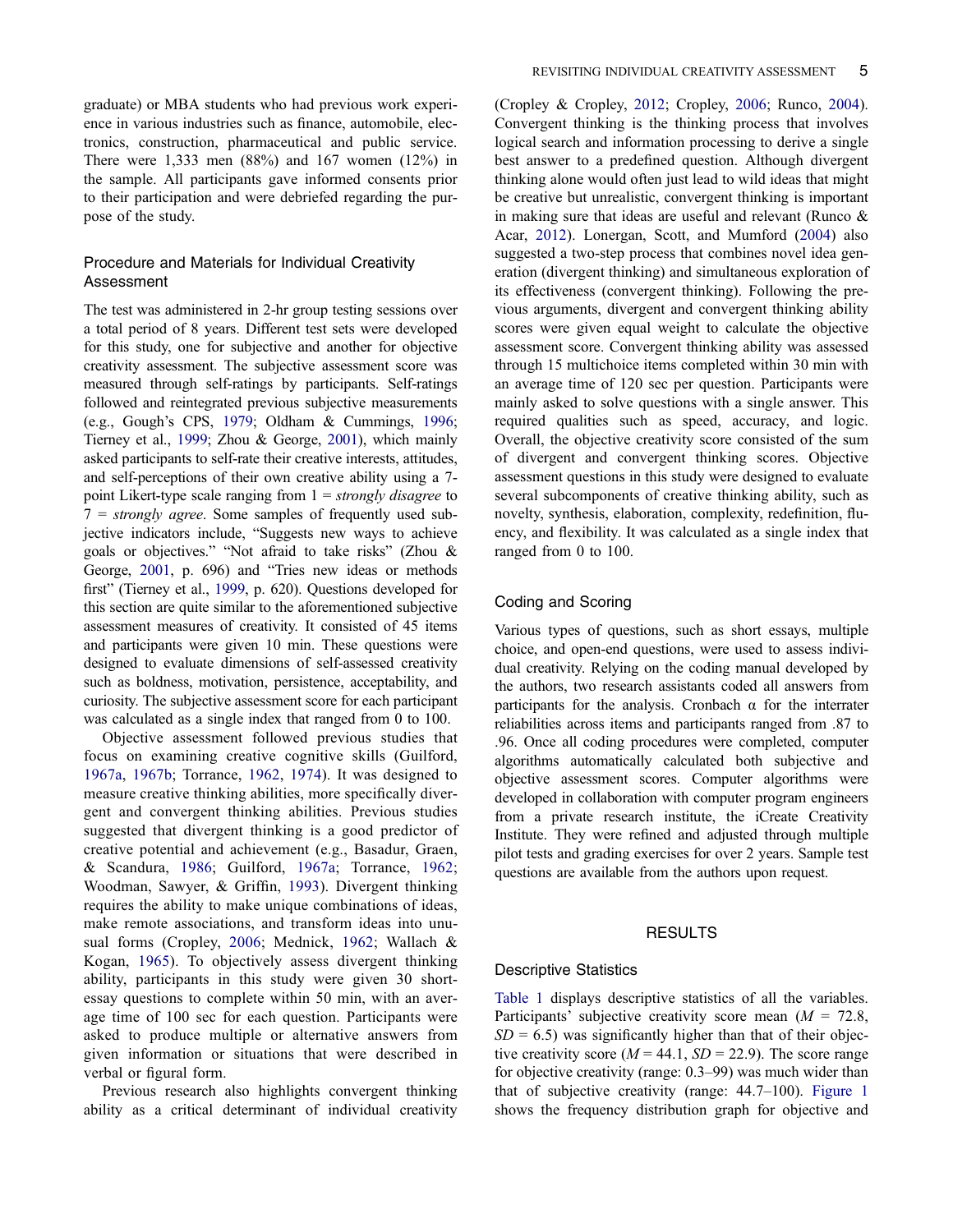TABLE 1 Descriptive statistics

<span id="page-6-0"></span>

| Variables                                             | N     |              | Min Max | M         | SD.            |
|-------------------------------------------------------|-------|--------------|---------|-----------|----------------|
| (1) Subjective Creativity Score                       | 1.500 | 44.7 100     |         | 72.8      | 6.5            |
| (2) Objective Creativity Score                        | 1.500 | 0.3          | 99      | 44.1 22.9 |                |
| (3) Objective Creativity Score: Convergent<br>Ability | 1,500 | 0            | 100     | 43.6 27.7 |                |
| (4) Objective Creativity Score: Divergent<br>Ability  | 1,500 | 0            | 100     |           | 44.7 28.4      |
| $(5)$ Age                                             | 1,500 | - 16         | 58.     | 34.9      | 12.7           |
| $(6)$ Gender                                          | 1,500 | $\mathbf{0}$ | 1       | 0.9       | 0.3            |
| (7) Education Level                                   | 1,500 | 1            | 4       | 27        | 1 <sub>0</sub> |

Note: Gender (1 = Male,  $0$  = Female), Education level: 1- Secondary school student/ High school diploma, 2- Undergraduate/ College student, 3- Undergraduate/ College diploma, 4- Graduate student/ Graduate diploma (MA, PhD).

subjective creativity scores. As shown in Figure 1, the subjective creativity score shows a higher mean with lower variability. Skewness and kurtosis values for objective and subjective creativity scores were examined to check the normality of each variable's distribution. Skewness and kurtosis for both scores were within acceptable limits.

#### Objective and Subjective Creativity Score Analysis

A variance ratio test was conducted to test hypothesis 1. The test for  $\sigma_{Objective Score}^2 = \sigma_{Subjective Score}^2$  is given by  $F = S_{Objective Score}^2 / S_{Subjective Score}^2$ , which is distributed as F with  $(n-1, n-1)$  degrees of freedom. Results of the F-test showed a statistically significant difference between these two variances,  $F(1499, 1499) = 12.59, p < .001$ . The variance ratio of the objective creativity score to the subjective creativity score was much greater than 1, indicating greater variability for the objective creativity score. Overall, the findings supported hypothesis 1. To test the second hypothesis, paired *t*-tests were conducted. Paired *t*-tests are often used to test the statistically significant mean difference of creativity measurement scores (e.g., Runco, [1986\)](#page-10-0). The results are shown in Table 2. They indicate that the mean difference between objective and subjective creativity scores is statistically significant,  $t(1499) = 49.38$ ,  $p < 001$ . The study found that the mean of the subjective creativity score  $(M = 72.8)$  was significantly higher than that of the objective creativity score ( $M = 44.1$ ). Overall, Hypothesis 2 was also supported. As shown in these results, participants had the tendency to rate themselves as having moderate levels of creative abilities, a quality which is generally socially favorable. The majority of participants showed similar patterns, exposing the subjective creativity score to greater systematic overestimation bias than the objective creativity score (Goldsmith & Matherly, [1988\)](#page-9-0).





*1.2 Subjective Assessment*

FIGURE 1 Frequency distributions of objective and subjective assessment of individual creativity.

| TABLE 2                                                               |
|-----------------------------------------------------------------------|
| Mean differences and paired t-test for subjective and objective crea- |
| tivity scores                                                         |

| M diff.<br>$(1)-(2)$ | SE M diff.<br>$(1)$ - $(2)$ | df | р           |
|----------------------|-----------------------------|----|-------------|
| 28.7                 | 0.581                       |    | 0.000       |
|                      |                             |    | 49.38 1.499 |

Note: Two-tailed  $t$ -test.

## Correlation Analysis

The relevant bivariate correlations are reported in [Table 3.](#page-7-0) Supporting hypothesis 3, the subjective creativity score was significantly correlated with the objective creativity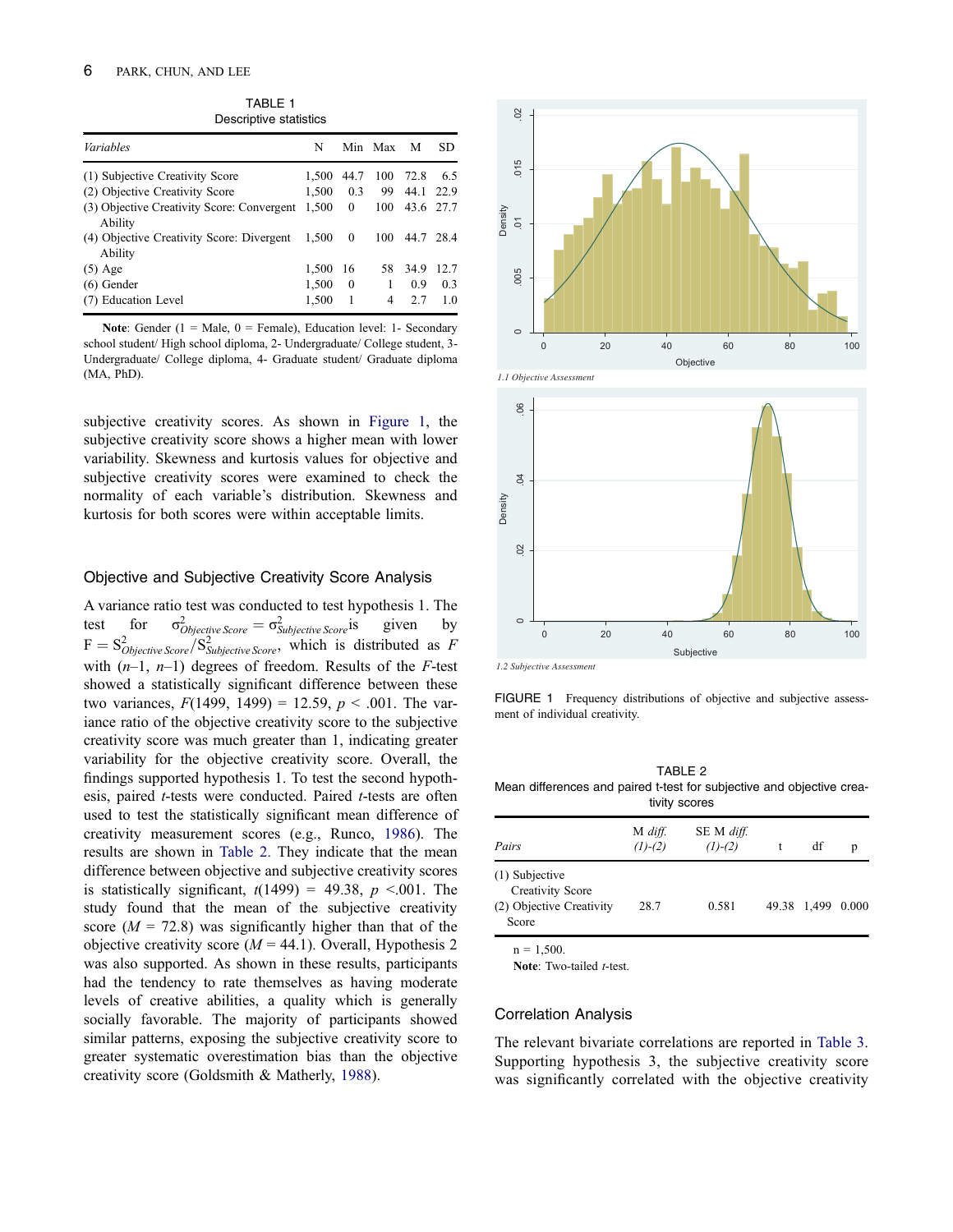<span id="page-7-0"></span>

|                                 |                   |           | IADLE 3<br>Correlation |           |          |      |     |
|---------------------------------|-------------------|-----------|------------------------|-----------|----------|------|-----|
|                                 | $\left( l\right)$ | (2)       | (3)                    | (4)       | (5)      | (6)  | (7) |
| (1) Subjective Creativity Score |                   |           |                        |           |          |      |     |
| (2) Objective Creativity Score  | $0.20**$          |           |                        |           |          |      |     |
| (3) Convergent Ability          | $0.14**$          | $0.81**$  |                        |           |          |      |     |
| (4) Divergent Ability           | $0.18**$          | $0.82**$  | $0.33**$               |           |          |      |     |
| $(5)$ Age                       | $-0.02$           | $-0.35**$ | $-0.31**$              | $-0.25**$ |          |      |     |
| $(6)$ Gender                    | $-0.00$           | $-0.15**$ | $-0.08**$              | $-0.17**$ | $0.20**$ |      |     |
| (7) Education Level             | $0.11**$          | $-0.11**$ | $-0.16**$              | $-0.03$   | $0.70**$ | 0.00 |     |

TABLE 3

Note:  $n = 1,500$ .

\*\*p < 0.01; \*p < 0.05 (two-tailed tests).

Gender (1 = Male, 0 = Female), Education level: 1- Secondary school student/ High school diploma, 2- Undergraduate/ College student, 3-Undergraduate/ College diploma, 4- Graduate student/ Graduate diploma (MA, PhD).

score ( $r = .20$ ,  $p < .01$ ). The moderate level of correlation between the two scores fulfills the necessary condition for the triangulation of creativity measurement. Among other variables, correlations between the objective creativity score and both the convergent ( $r = .81$ ,  $p < .01$ ) and divergent thinking  $(r = .82, p < .01)$  ability scores were significantly correlated. Considering that the objective creativity score is the sum of the convergent and divergent thinking ability scores, a high level of positive correlations among these variables is naturally expected. Convergent and divergent thinking ability is found to be significantly correlated ( $r = .33$ ,  $p < .01$ ) at a moderate level. These results suggest that individuals with high objective creativity scores are likely to have extremely high scores in either convergent or divergent thinking or ability.

#### **DISCUSSION**

The significance of individual creativity assessment led to the development of numerous measurement methods over the last few decades (Kaufman et al., [2008](#page-9-0); Puccio & Murdock, [1999](#page-10-0)). Although progress has been significant, such diversity of assessment methods itself has illuminated the need to investigate ways to improve the reliability and validity of individual creativity assessment. Feldhusen and Goh ([1995\)](#page-9-0) acknowledged that scholars need to combine different measures of creativity to derive a comprehensive picture of creativity in individuals. To address this issue, this study aimed to investigate how subjective and objective assessment methods differently affect measurement outcomes of individual creativity. Analyzing 1,500 individuals, it showed that subjective assessment results have a smaller variance than objective assessment results  $(SD = 6.5$  and  $SD = 22.9$ , respectively). This study argues that such results can be attributed to social desirability and consistency motif. This study showed that subjective assessment results tend to be more upwardly biased with a higher mean compared to objective assessment ( $M = 72.8$  and  $M = 44.1$  for subjective and objective assessment, respectively). These differences may be associated with illusory superiority, leniency biases and social desirability that are rooted in social settings.

Furthermore, the correlation between the two assessment methods is significantly positive and greater than zero  $(r =$ .20,  $p \leq 0.01$ ). Social science research has not specified statistical threshold levels of correlations sufficient to confirm convergent validity (Carlson & Herdman, [2012\)](#page-8-0). For example, Campbell and Fiske ([1959\)](#page-8-0) reviewed 12 studies and reported 144 estimates of convergent validities ranging from  $r = .20$  to .82. Other researchers (Wall et al., [2004\)](#page-10-0) investigated studies with correlations between subjective and objective measures of organization performance and found associations ranging from  $r = .26$  to  $r = .65$ . The correlation coefficient of  $r = .20$  in this study, although positive and significant, is rather weak in comparison to the ranges of correlations reported in other studies. Thus, this study may not deny that there are no critical differences between the two assessment methods. These results advise scholars to be very cautious when using the two methods interchangeably. With this in mind, it may be a more reasonable approach to combine multiple assessment methods for individual creativity assessment. This study could provide solutions to an ongoing measurement issue in creativity studies. Many empirical studies on individual creativity that use various assessment methods often relied on a single assessment method only and admitted to measurement issues only as limitations or for future research (e.g., Perry-Smith, [2006;](#page-10-0) Shalley et al., [2000;](#page-10-0) Tierney & Farmer, [2002\)](#page-10-0). Nonetheless, persistent calls for the need to incorporate different or multiple methods to enhance the robustness of research results has not ceased (e.g., Farmer, Tierney, & Kung-Mcintyre, [2003](#page-9-0); Oldham & Cummings, [1996](#page-9-0)). Campbell and Fiske [\(1959](#page-8-0)) suggested triangulation strategies that use complementary and multiple methods to enhance the validity of analysis results. Jick ([1979\)](#page-9-0)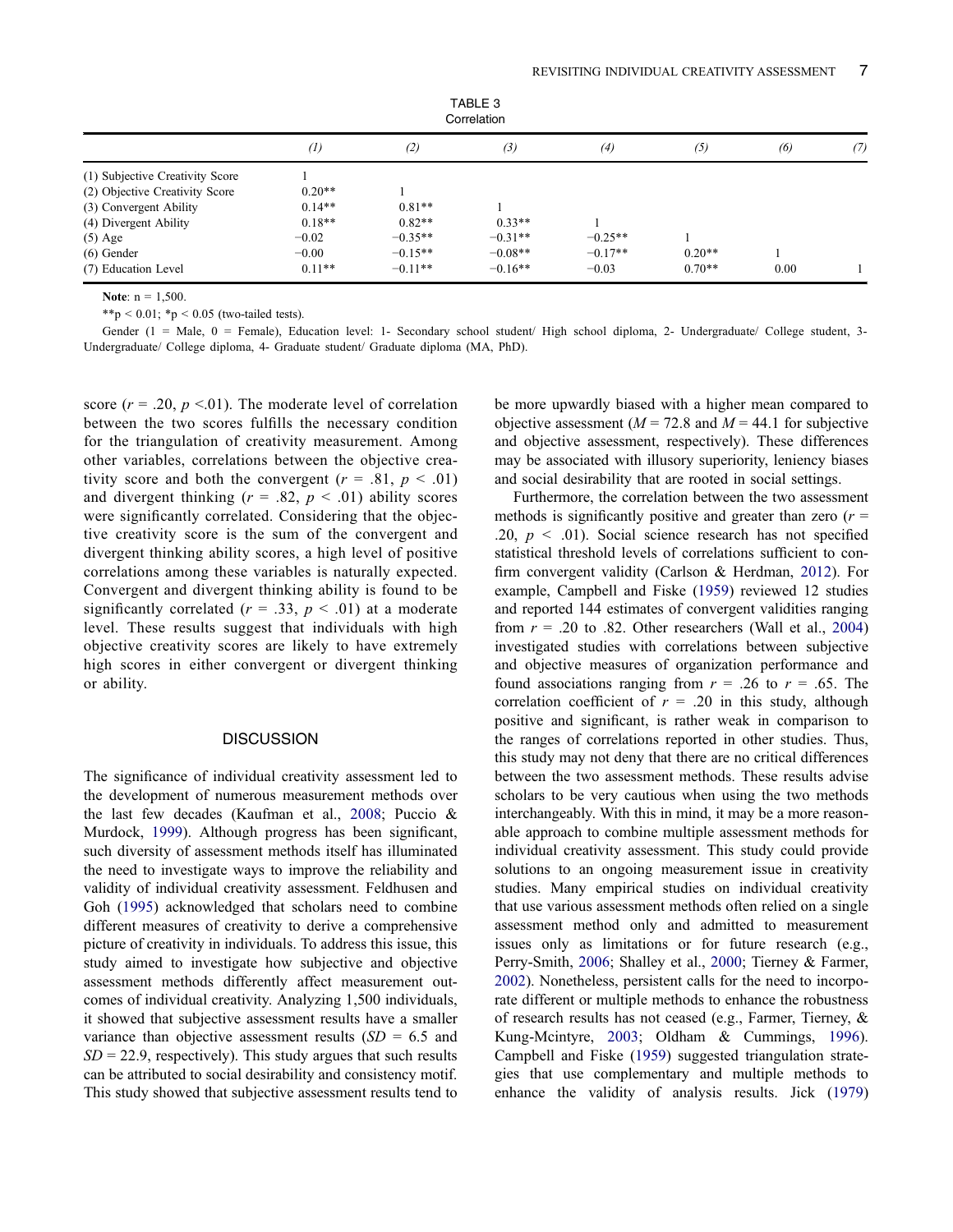<span id="page-8-0"></span>acknowledged that each method has its own strengths and weaknesses, proposing that triangulation helps exploit strengths and neutralize weaknesses.

This study could also provide a foundation to better understand conflicting results of previous empirical studies. Considering the moderately low levels of significant correlation between subjective and objective assessment outcomes, measurement-related issues as a possible reason for mixed findings cannot be eliminated. For example, some studies showed intrinsic motivation as critical to creativity (e.g., Amabile, 1979, 1985; Amabile, Hill, Hennessey, & Tighe, 1994); others reported that the relationship was, at best, weak and/or statistically nonsignificant (e.g., Dewett, [2007;](#page-9-0) Perry-Smith, [2006](#page-10-0); Shalley et al., [2000](#page-10-0)). In particular, Grant and Berry [\(2011\)](#page-9-0) specifically raised methodological issues about intrinsic motivation. They argued that intrinsic motivation is more consistently associated with creativity scores measured by self-reports, rather than those assessed by either observer ratings or archival measures. Mixed findings are present in many other studies, such as the relationship between individual creativity and transformational leadership (Jaussi & Dionne, [2003](#page-9-0); Shin & Zhou, [2003](#page-10-0)), organizational learning (Gong, Huang, & Farh, [2009;](#page-9-0) Redmond, Mumford, & Teach, [1993](#page-10-0)), and intrinsic and extrinsic rewards (Eisenberger & Rhoades, [2001;](#page-9-0) Hackman & Oldham, [1980\)](#page-9-0). Addressing these conflicting findings from a measurement perspective could refine and enhance future creativity research.

This research is also not free from limitations that could provide meaningful opportunities for future research. First, self-reports and expert evaluation with computer algorithms were utilized to compare subjective and objective assessment methods. Although encompassing all existing methods may not be possible, future studies could incorporate other and multiple methods, such as archival, historiometric studies, and experimental measures. By examining how each method affects and/or changes analysis results, future research could provide further fruitful discussions. Second, this study mainly examined cognitive capabilities that consist of convergent and divergent thinking ability. This could be further divided into multiple subcomponents or multiple dimensions, such as looking at divergent thinking form a product, or process perspective. Future studies could refine findings by answering how the assessment methods of individual creativity could affect such subcomponents or substructures of creativity. Third, future studies could integrate other conditional factors that could possibly affect individual creativity. For example, they could address possible associations between assessment methods and social and/or hierarchical contexts. Last, subjective and objective assessment methods and their triangulation could also be relevant and important for team or organizational creativity. Future research could examine measurement issues at different levels of analysis in creativity studies.

This study extends existing creativity literature by revisiting assessment method issues and individual creativity. Measurement issues, if serious, can significantly change either magnitudes or directions of research findings. In research design for creativity studies, our study argues that it lacked a thorough and in-depth consideration regarding the possible triangulation of objective and subjective assessment methods.

#### **REFERENCES**

- Amabile, T. M. (1979). Effects of external evaluation on artistic creativity. Journal of Personality and Social Psychology, 37, 221–233. doi:[10.1037/](http://dx.doi.org/10.1037/0022-3514.37.2.221) [0022-3514.37.2.221](http://dx.doi.org/10.1037/0022-3514.37.2.221)
- Amabile, T. M. (1983). The social psychology of creativity. New York, NY: Springer-Verlag.
- Amabile, T. M. (1985). Motivation and creativity: Effects of motivational orientation on creative writers. Journal of Personality and Social Psychology, 48, 393–399. doi:[10.1037/0022-3514.48.2.393](http://dx.doi.org/10.1037/0022-3514.48.2.393)
- Amabile, T. M. (1996). Creativity in context. Boulder, CO: Westview.
- Amabile, T. M., Conti, R., Coon, H., Lazenby, J., & Herron, M. (1996). Assessing the work environment for creativity. Academy of Management Journal, 39, 1154–1184. doi:[10.2307/256995](http://dx.doi.org/10.2307/256995)
- Amabile, T. M., Hill, K. G., Hennessey, B. A., & Tighe, E. M. (1994). The work preference inventory: Assessing intrinsic and extrinsic motivational orientations. Journal of Personality and Social Psychology, 66, 950–967. doi:[10.1037/0022-3514.66.5.950](http://dx.doi.org/10.1037/0022-3514.66.5.950)
- Arnold, H. J., & Feldman, D. C. (1981). Social desirability response bias in self-report choice situations. Academy of Management Journal, 24, 377–385. doi:[10.2307/255848](http://dx.doi.org/10.2307/255848)
- Axtell, C. M., Holman, D. J., Unsworth, K. L., Wall, T. D., Waterson, P. E., & Harrington, E. (2000). Shopfloor innovation: Facilitating the suggestion and implementation of ideas. Journal of Occupational and Organizational Psychology, 73, 265–285. doi:[10.1348/096317900](http://dx.doi.org/10.1348/096317900167029) [167029](http://dx.doi.org/10.1348/096317900167029)
- Barron, F. (1955). The disposition toward originality. Journal of Abnormal and Social Psychology, 51, 478–485. doi:[10.1037/h0048073](http://dx.doi.org/10.1037/h0048073)
- Basadur, M., Graen, G. B., & Scandura, T. A. (1986). Training effects on attitudes toward divergent thinking among manufacturing engineers. Journal of Applied Psychology, 71, 612–617. doi:[10.1037/0021-](http://dx.doi.org/10.1037/0021-9010.71.4.612) [9010.71.4.612](http://dx.doi.org/10.1037/0021-9010.71.4.612)
- Batey, M., & Furnham, A. (2006). Creativity, intelligence, and personality: A critical review of the scattered literature. Genetic, Social, and General Psychology Monographs, 132, 355–429. doi:[10.3200/MONO.132.](http://dx.doi.org/10.3200/MONO.132.4.355-430) [4.355-430](http://dx.doi.org/10.3200/MONO.132.4.355-430)
- Brown, J. D. (1986). Evaluations of self and others: Self-enhancement biases in social judgments. Social Cognition, 4, 353–376. doi:[10.1521/](http://dx.doi.org/10.1521/soco.1986.4.4.353) [soco.1986.4.4.353](http://dx.doi.org/10.1521/soco.1986.4.4.353)
- Campbell, D. T., & Fiske, D. W. (1959). Convergent and discriminant validation by the multitrait-multimethod matrix. Psychological Bulletin, 56, 81–105. doi:[10.1037/h0046016](http://dx.doi.org/10.1037/h0046016)
- Carlson, K. D., & Herdman, A. O. (2012). Understanding the impact of convergent validity on research results. Organizational Research Methods, 15, 17–32. doi:[10.1177/1094428110392383](http://dx.doi.org/10.1177/1094428110392383)
- Carson, S. H., Peterson, J. B., & Higgins, D. M. (2005). Reliability, validity, and factor structure of the creative achievement questionnaire. Creativity Research Journal, 17, 37–50. doi:[10.1207/s15326934crj](http://dx.doi.org/10.1207/s15326934crj1701%5F4) [1701\\_4](http://dx.doi.org/10.1207/s15326934crj1701%5F4)
- Cropley, A. (2000). Defining and measuring creativity: Are creativity tests worth using?. Roeper Review, 23, 72–79. doi:[10.1080/0278319000](http://dx.doi.org/10.1080/02783190009554069) [9554069](http://dx.doi.org/10.1080/02783190009554069)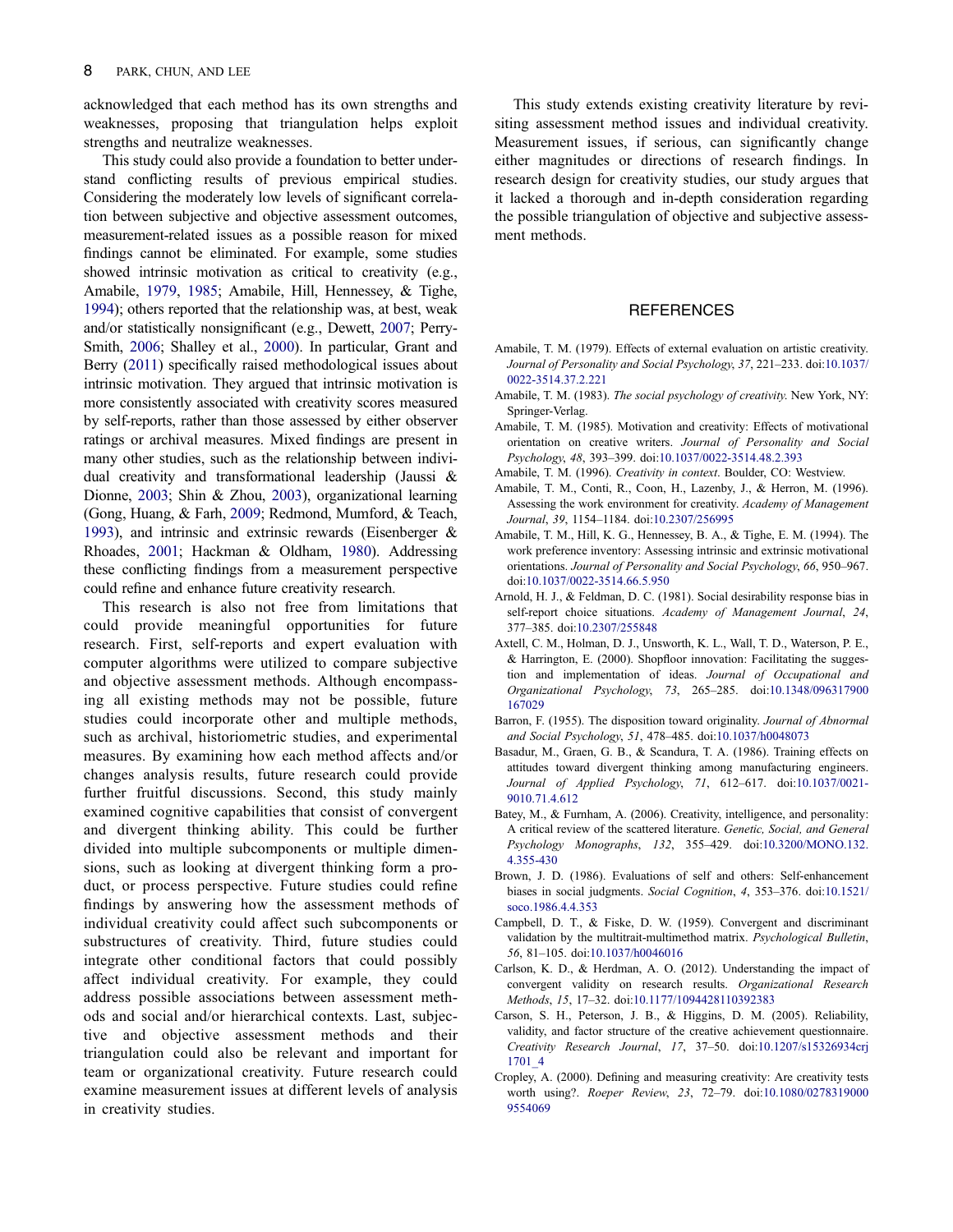- <span id="page-9-0"></span>Cropley, A. (2006). In praise of convergent thinking. Creativity Research Journal, 18, 391–404. doi:[10.1207/s15326934crj1803\\_13](http://dx.doi.org/10.1207/s15326934crj1803%5F13)
- Cropley, D., & Cropley, A. (2012). A psychological taxonomy of organizational innovation: Resolving the paradoxes. Creativity Research Journal, 24, 29–40. doi:[10.1080/10400419.2012.649234](http://dx.doi.org/10.1080/10400419.2012.649234)
- Denzin, N. K. (1970). The research act: A theoretical introduction to sociological methods. London, UK: Butterworths.
- Dewett, T. (2007). Linking intrinsic motivation, risk taking, and employee creativity in an R&D environment. R&D Management, 37, 197–208. doi:[10.1111/radm.2007.37.issue-3](http://dx.doi.org/10.1111/radm.2007.37.issue-3)
- Dunning, D., Meyerowitz, J. A., & Holzberg, A. D. (1989). Ambiguity and self-evaluation: The role of idiosyncratic trait definitions in self-serving assessments of ability. Journal of Personality and Social Psychology, 57, 1082–1090. doi:[10.1037/0022-3514.57.6.1082](http://dx.doi.org/10.1037/0022-3514.57.6.1082)
- Eisenberger, R., & Rhoades, L. (2001). Incremental effects of reward on creativity. Journal of Personality and Social Psychology, 81(4), 728–741. doi:[10.1037/0022-3514.81.4.728](http://dx.doi.org/10.1037/0022-3514.81.4.728)
- Elsbach, K. D., & Kramer, R. M. (2003). Assessing creativity in Hollywood pitch meetings: Evidence for a dual-process model of creativity judgments. Academy of Management Journal, 46, 283–301. doi:[10.2307/](http://dx.doi.org/10.2307/30040623) [30040623](http://dx.doi.org/10.2307/30040623)
- Farmer, S. M., Tierney, P., & Kung-Mcintyre, K. (2003). Employee creativity in Taiwan: An application of role identity theory. Academy of Management Journal, 46, 618–630. doi:[10.2307/30040653](http://dx.doi.org/10.2307/30040653)
- Feldhusen, J. F., & Goh, B. E. (1995). Assessing and accessing creativity: An integrative review of theory, research, and development. Creativity Research Journal, 8, 231–247. doi:[10.1207/s15326934crj0803\\_3](http://dx.doi.org/10.1207/s15326934crj0803%5F3)
- Fisher, R. J. (1993). Social desirability bias and the validity of indirect questioning. Journal of Consumer Research, 20, 303–315. doi:[10.1086/](http://dx.doi.org/10.1086/jcr.1993.20.issue-2) [jcr.1993.20.issue-2](http://dx.doi.org/10.1086/jcr.1993.20.issue-2)
- George, J. M., & Zhou, J. (2002). Understanding when bad moods foster creativity and good ones don't: The role of context and clarity of feelings. Journal of Applied Psychology, 87, 687–697. doi:[10.1037/0021-](http://dx.doi.org/10.1037/0021-9010.87.4.687) [9010.87.4.687](http://dx.doi.org/10.1037/0021-9010.87.4.687)
- Gilson, L. L., Mathieu, J. E., Shalley, C. E., & Ruddy, T. M. (2005). Creativity and standardization: Complementary or conflicting drivers of team effectiveness? Academy of Management Journal, 48, 521–531. doi:[10.5465/AMJ.2005.17407916](http://dx.doi.org/10.5465/AMJ.2005.17407916)
- Goldsmith, R. E., & Matherly, T. A. (1988). Creativity and self-esteem: A multiple operationalization validity study. Journal of Psychology, 122, 47–56. doi:[10.1080/00223980.1988.10542942](http://dx.doi.org/10.1080/00223980.1988.10542942)
- Gong, Y., Huang, J. C., & Farh, J. L. (2009). Employee learning orientation, transformational leadership, and employee creativity: The mediating role of employee creative self-efficacy. Academy of Management Journal, 52, 765–778. doi:[10.5465/AMJ.2009.43670890](http://dx.doi.org/10.5465/AMJ.2009.43670890)
- Gough, H. G. (1979). A creative personality scale for the Adjective Check List. Journal of Personality and Social Psychology, 37, 1398–1405. doi:[10.1037/0022-3514.37.8.1398](http://dx.doi.org/10.1037/0022-3514.37.8.1398)
- Grant, A. M., & Berry, J. W. (2011). The necessity of others is the mother of invention: Intrinsic and prosocial motivations, perspective taking, and creativity. Academy of Management Journal, 54, 73–96. doi:[10.5465/](http://dx.doi.org/10.5465/AMJ.2011.59215085) [AMJ.2011.59215085](http://dx.doi.org/10.5465/AMJ.2011.59215085)
- Guilford, J. P. (1954). Psychometric methods (2nd ed.). New York, NY: McGraw-Hill.
- Guilford, J. P. (1965). Intellectual factors in productive thinking. In Productive thinking in education. Washington, DC: National Education Association.
- Guilford, J. P. (1967a). Creativity: Yesterday, today and tomorrow. Journal of Creative Behavior, 1, 3–14. doi:[10.1002/j.2162-6057.1967.tb00002.x](http://dx.doi.org/10.1002/j.2162-6057.1967.tb00002.x)
- Guilford, J. P. (1967b). Intellectual factors in productive thinking. In R. L. Mooney, & T. A. Razik (Eds.), Explorations in creativity. New York, NY: Harper & Row.
- Hackman, J. R., & Oldham, G. R. (1980). Work redesign. Reading, MA: Addison-Wesley.
- Headey, B., & Wearing, A. (1988). The sense of relative superiority: Central to well-being. Social Indicators Research, 20, 497–516.
- Heider, F. (1958). The psychology of interpersonal relations. New York, NY: Wiley.
- Hocevar, D. (1979, April). The Development of the Creative Behavior Inventory (CBI). Paper presented at the annual meeting of the Rocky Mountain Psychological Association. (ERIC Document Reproduction Service No. ED 170 350).
- Hocevar, D. (1981). Measurement of creativity: Review and critique. Journal of Personality Assessment, 45, 450–464. doi:[10.1207/](http://dx.doi.org/10.1207/s15327752jpa4505%5F1) [s15327752jpa4505\\_1](http://dx.doi.org/10.1207/s15327752jpa4505%5F1)
- Janssen, O. (2000). Job demands, perceptions of effort reward fairness and innovative work behaviour. Journal of Occupational and Organizational Psychology, 73, 287–302. doi:[10.1348/096317900167038](http://dx.doi.org/10.1348/096317900167038)
- Jaussi, K. S., & Dionne, S. D. (2003). Leading for creativity: The role of unconventional leader behavior. The Leadership Quarterly, 14, 475–498. doi:[10.1016/S1048-9843\(03\)00048-1](http://dx.doi.org/10.1016/S1048-9843(03)00048-1)
- Jick, T. D. (1979). Mixing qualitative and quantitative methods: Triangulation in action. Administrative Science Quarterly, 24, 602–611. doi:[10.2307/2392366](http://dx.doi.org/10.2307/2392366)
- Kaufman, J. C., & Baer, J. (2004). Sure I'm creative- But not in mathematics!: Self-reported creativity in diverse domains. Empirical Studies of the Arts, 22, 143–155. doi:[10.2190/26HQ-VHE8-GTLN-BJJM](http://dx.doi.org/10.2190/26HQ-VHE8-GTLN-BJJM)
- Kaufman, J. C., & Baer, J. (2012). Beyond new and appropriate: Who decides what is creative? Creativity Research Journal, 24, 83–91. doi:[10.1080/10400419.2012.649237](http://dx.doi.org/10.1080/10400419.2012.649237)
- Kaufman, J. C., Plucker, J. A., & Baer, J. (2008). Essentials of creativity assessment (Vol. 53). New York, NY: John Wiley & Sons.
- Kirschenbaum, R. J. (1989). Understanding the creative activity of students: Including an instruction manual for the creative behavior inventory. St. Louis, MO: Creative Learning Press.
- Landy, F. J., & Farr, J. L. (1980). Performance rating. Psychological Bulletin, 87, 72–107. doi:[10.1037/0033-2909.87.1.72](http://dx.doi.org/10.1037/0033-2909.87.1.72)
- Lonergan, D. C., Scott, G. M., & Mumford, M. D. (2004). Evaluative aspects of creative thought: Effects of appraisal and revision standards. Creativity Research Journal, 16, 231–246. doi:[10.1080/](http://dx.doi.org/10.1080/10400419.2004.9651455) [10400419.2004.9651455](http://dx.doi.org/10.1080/10400419.2004.9651455)
- MacKinnon, D. W. (1962). The nature and nurture of creative talent. American Psychologist, 17, 484–495. doi:[10.1037/h0046541](http://dx.doi.org/10.1037/h0046541)
- Madjar, N., Oldham, G. R., & Pratt, M. G. (2002). There's no place like home? The contributions of work and nonwork creativity support to employees' creative performance. Academy of Management Journal, 45, 757–767. doi:[10.2307/3069309](http://dx.doi.org/10.2307/3069309)
- Mathison, S. (1988). Why triangulate?. Educational Researcher, 17, 13–17. doi:[10.3102/0013189X017002013](http://dx.doi.org/10.3102/0013189X017002013)
- Mednick, S. (1962). The associative basis of the creative process. Psychological Review, 69, 220–232. doi:[10.1037/h0048850](http://dx.doi.org/10.1037/h0048850)
- Moneta, G. B., Amabile, T. M., Schatzel, E. A., & Kramer, S. J. (2010). Multirater assessment of creative contributions to team projects in organizations. European Journal of Work and Organizational Psychology, 19, 150–176. doi:[10.1080/13594320902815312](http://dx.doi.org/10.1080/13594320902815312)
- Ng, T. W., & Feldman, D. C. (2012). A comparison of self-ratings and nonself-report measures of employee creativity. Human Relations, 65, 1021– 1047. doi:[10.1177/0018726712446015](http://dx.doi.org/10.1177/0018726712446015)
- Oldham, G. R., & Cummings, A. (1996). Employee creativity: Personal and contextual factors at work. Academy of Management Journal, 39, 607– 634. doi:[10.2307/256657](http://dx.doi.org/10.2307/256657)
- Organ, D. W., & Konovsky, M. (1989). Cognitive versus affective determinants of organizational citizenship behavior. Journal of Applied Psychology, 74, 157–164. doi:[10.1037/0021-9010.74.1.157](http://dx.doi.org/10.1037/0021-9010.74.1.157)
- Osgood, C. E., & Tannenbaum, P. H. (1955). The principle of congruity in the prediction of attitude change. Psychological Review, 62, 42–55. doi:[10.1037/h0048153](http://dx.doi.org/10.1037/h0048153)
- Patton, M. Q. (1990). Qualitative evaluation and research methods. Newbury Park, CA: SAGE.